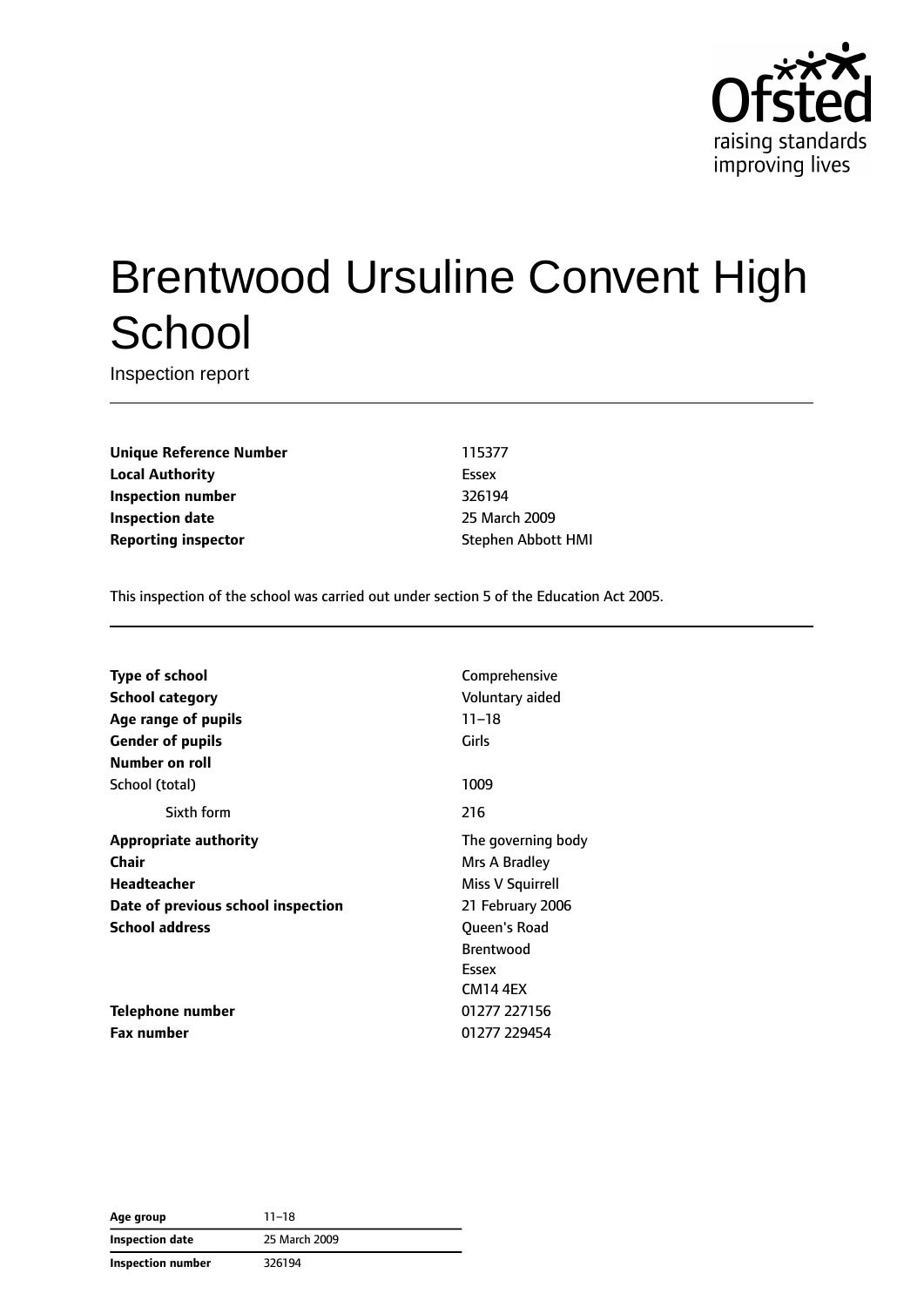.

<sup>©</sup> Crown copyright 2009

Website: www.ofsted.gov.uk

This document may be reproduced in whole or in part for non-commercial educational purposes, provided that the information quoted is reproduced without adaptation and the source and date of publication are stated.

Further copies of this report are obtainable from the school. Under the Education Act 2005, the school must provide a copy of this report free of charge to certain categories of people. A charge not exceeding the full cost of reproduction may be made for any other copies supplied.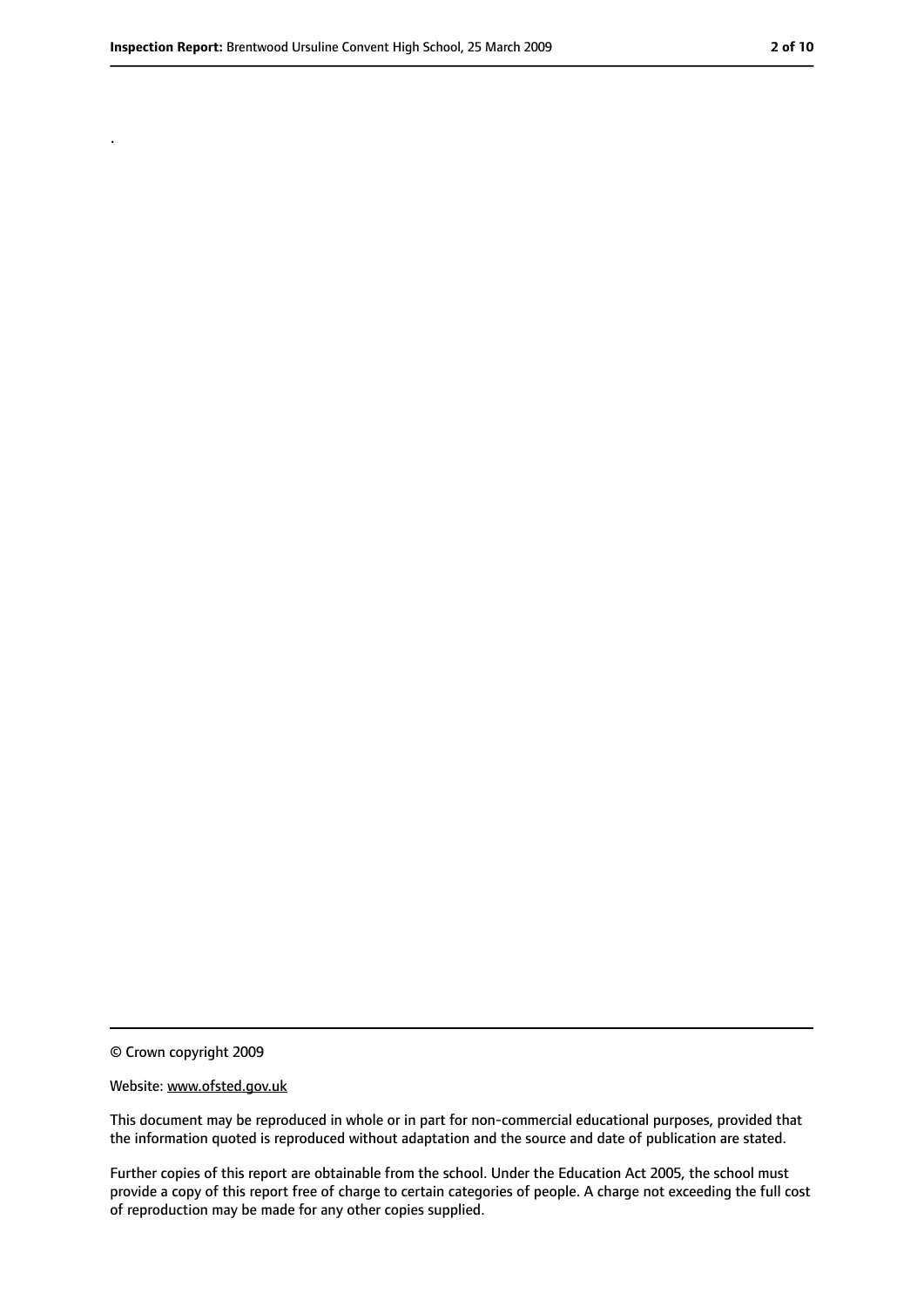# **Introduction**

The inspection was carried out by one of Her Majesty's Inspectors and one Additional Inspector. Inspectors evaluated the overall effectiveness of the school and investigated the following issues: current standards and achievement, including the achievement of students with learning difficulties and/or disabilities and of 'gifted and talented' students; the impact of specialist status; aspects of students' personal development and well-being including their understanding of the diversity of faiths and cultures in modern Britain; the quality of care, guidance and support; participation in sixth form subjects; the effectiveness of long term strategic planning and development; the impact of equality schemes; and how well the school promotes community cohesion.

Evidence was gathered by a variety of means, including: discussions with students, teachers, senior leaders and representatives from the governing body; observation of parts of several lessons; analysis of current performance data, the school's lesson observation evidence and over 200 parental questionnaires; and scrutiny of the school'sself evaluation and itsimprovement plan. Other aspects of the school's work were not investigated in detail, but inspectors found no evidence to suggest that the school's own assessments, as given in its self-evaluation, were not justified, and these have been included where appropriate in this report.

The school's religious character will be the subject of a separate inspection.

### **Description of the school**

Brentwood Ursuline Convent High School is a specialist arts college. It is a voluntary aided girls' school in the Ursuline tradition catering mainly for Catholic and other Christian students from Brentwood and the surrounding area. The school holds the National Healthy Schools, Artsmark Gold and Sportsmark Awards.

The school's ethnic diversity is not typical of the nation as a whole. About 81% of pupils are of White British heritage and the remainder are drawn from a variety of different minority ethnic groups. Just under 3% of students are at an early stage of learning English as an additional language.

The school has a lower than average proportion of pupils entitled to free school meals. Students joining in Year 7 are, on average, about three months ahead of national expectations. The proportion of pupils aged 11 to 16 with recognised learning difficulties and/or disabilities is 6.5%, including 1% with statements of special educational needs. Among the 2.5% of pupils receiving higher levels of learning support, the most common reasons are: dyslexia; moderate learning difficulties; behavioural, emotional and social difficulties; and speech, language and communication difficulties.

The sixth form caters predominantly for pupils studying for AS and A levels, with very few taking intermediate-level courses. A few sixth formers transfer from other schools to join the sixth form.

### **Key for inspection grades**

- Grade 1 **Outstanding**
- Grade 2 Good
- Grade 3 Satisfactory
- Grade 4 Inadequate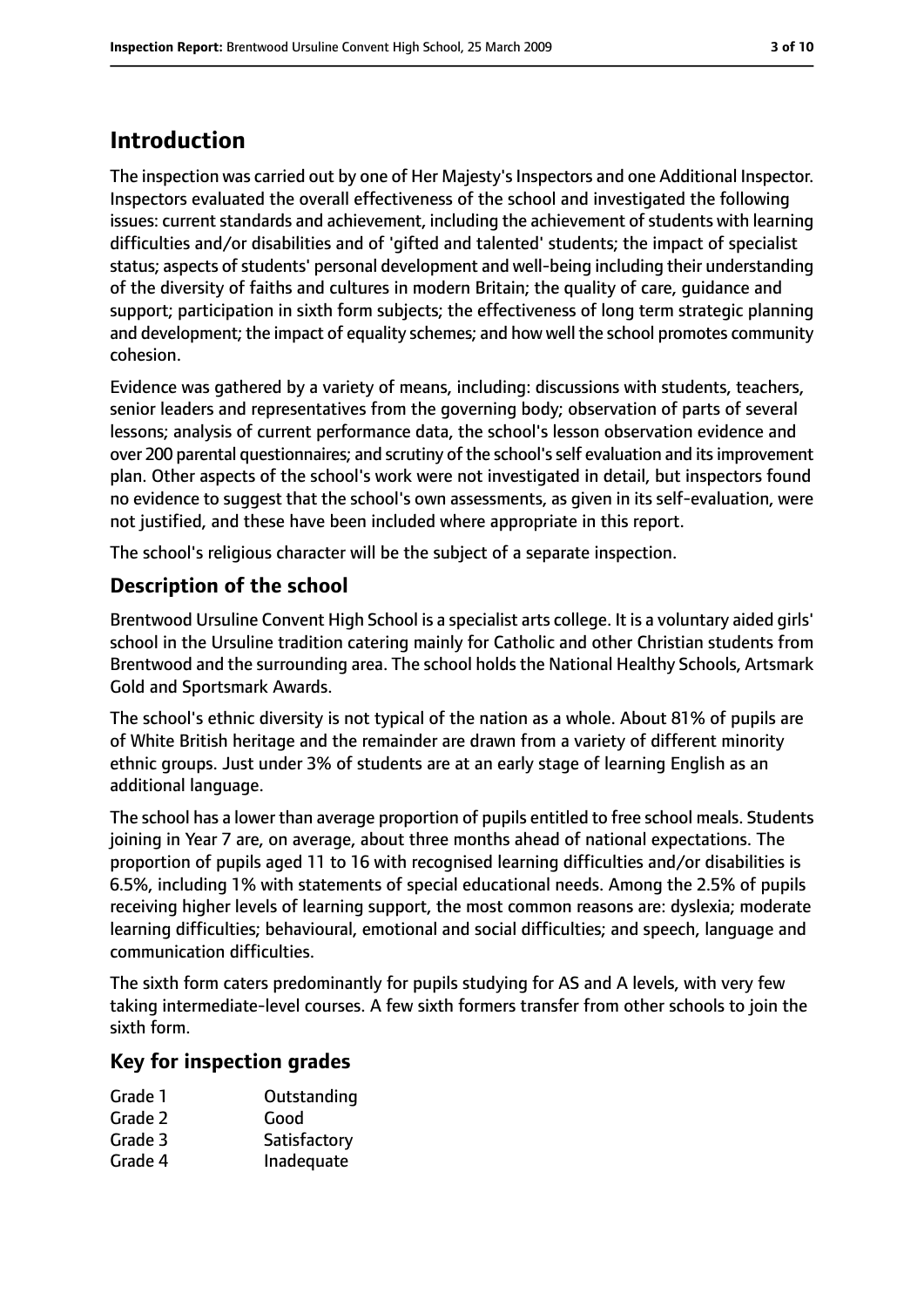## **Overall effectiveness of the school**

#### **Grade: 2**

Brentwood Ursuline Convent High School is a good school. It has a number of outstanding features. It works exceptionally well in partnership with other agencies. The school's specialist arts college status contributes strongly to the school's impact in the community and has played a major role in improving provision. As a consequence, students achieve well academically and their personal development and well-being are outstanding. Academic standards have risen in each of the last three years and are now very high. This is because the girls make good progress in comparison to students in other schools who have similar backgrounds and prior attainment.

The school benefits from good leadership and management at all levels, including the work of its governors. The headteacher has a very clear vision for the school's development and for the all-round education of the students. The school's traditional Catholic ethos has been renewed and strengthened as the school has embraced its new duty to promote community cohesion. For example, the school regularly invites speakers from different faiths and backgrounds and this helps students to understand and respect the diversity of values and beliefs in modern Britain. The school includes students from a variety of different ethnic and social backgrounds, including some with disabilities, all of whom get on together well. Students' spiritual, moral, social and cultural development is outstanding and their contribution to the community is exceptional. Students are involved in the school community through the school council, helping to interview prospective staff and duties, even collecting litter. Their support for the local and wider community includes the '20:20 Vision' art project for a local hospital, collections for a children's hospice and a women's refuge and involvement in the 'Make Poverty History' campaign.

On average, students are a few months ahead academically when they join the school. They make better than expected progress so standards are very high by the time they leave. In 2008, more than 80% of students gained five or more GCSE passes at A\* to C, and 74% gained five or more GCSE passes including English and mathematics, at grade C or above. Comparing their best eight GCSE results with the national average, Ursuline students scored the equivalent of one grade higher in all eight subjects. Science results are improving and results in music and dance are very good. The school's own assessments suggest that the high standards are being maintained by current students. However, the school has not analysed its data in sufficient detail to know whether current students are making better progress than their predecessors.

Students' attendance is very high and their behaviour is excellent in lessons and around the school. They understand the need to behave safely in a building with so many narrow corridors and staircases. There are occasional instances of misbehaviour and bullying, but these are dealt with very well, and there are few exclusions. Pastoral care is outstanding. Every pupil is known well and the rewards and sanctions policy is well understood. As a result, students feel very safe and gain good enjoyment from school. Students' views are listened to, although it is not always possible to make the changes they would like. For example, some students and parents are unhappy that staffing problems have disrupted provision in one or two subjects, and believe that their concerns have not been addressed. The school has tried hard to find good quality replacements, but has sometimes had to rely on temporary appointments.

Despite these difficulties, the overall quality of teaching and learning is good. Teachers make increasingly good use of new technologies. The school has made teaching and learning one of its priorities for improvement, with a particular focus on the use of assessment and feedback.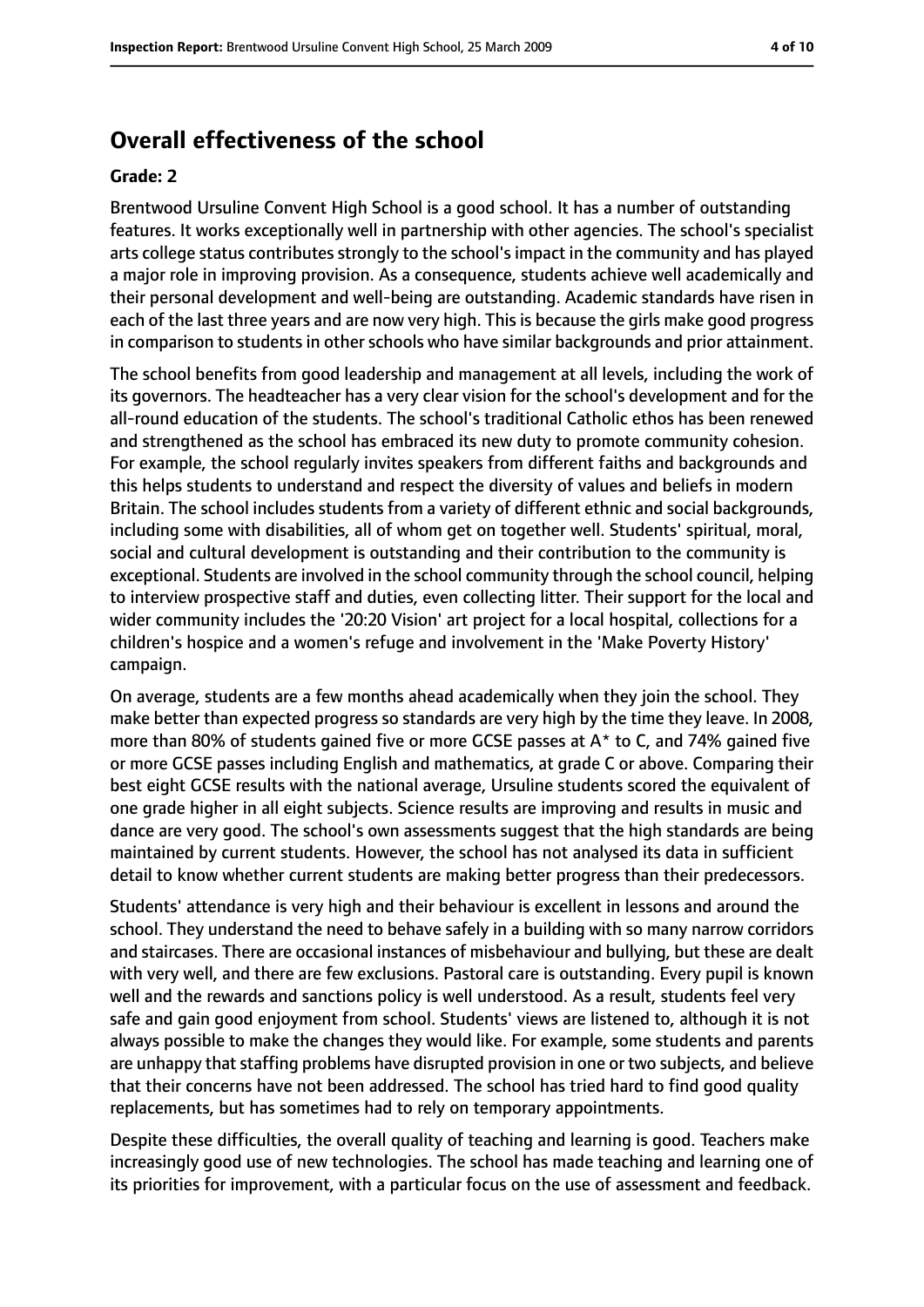For example, in a Year 8 dance lesson, students were involved well in assessing each other's work and suggesting improvements. The school is keen to develop students' ability to think for themselves and to take more responsibility for their own learning.

Teachers have been improving their questioning skills and ability to make rapid assessments during lessons so they can adapt their teaching as necessary. A good example was seen in a Year 12 mathematics lesson, where students wrote their responses on miniature whiteboards, allowing the teacher to check rapidly how well they understood geometric sequences. In a very good Year 7 lesson on resistant materials, the teacher had thought about each student's needs and planned work at different levels.

Inspectors observed several lessons alongside senior members of staff to confirm that they make accurate judgements when evaluating lessons. The school accepts that the quality of marking remains inconsistent and students are not always clear about what they need to do to improve their work. They also recognise some inconsistency in how well lessons are planned to meet the full range of learning need. Nevertheless, students with learning difficulties and/or disabilities make good progress because the quality of learning support is high.

The school has developed a good system for keeping track of students' progress and identifying those in need of support. Students are encouraged to aim for high standards and are supported in a variety of ways, including revision classes and an effective mentoring scheme. Year 11 pupils commented that such academic support has intensified since their mock examinations, and suggest it should be strengthened in Year 10.

Students benefit from a well-designed curriculum that includes a wide range of extra-curricular activities. All students have dance and physical education (PE) lessons and many gain additional exercise through sports teams and performances. They understand how to eat healthily and most lead very healthy lifestyles. The curriculum is enriched in various ways, including opportunities for theatre visits and trips abroad. The school's involvement in the Brentwood 14 to 19 partnership extends opportunities for vocational courses and there are alternative programmes for students who do not respond well to a traditional curriculum. In addition, students from a local special school use the school's specialist facilities and some Ursuline students benefit from a life skills course provided at the special school.

The school's specialist arts college status has strengthened provision in music, dance and drama. For example, in a Year 8 lesson in the new music technology room, students were using computers linked to keyboards to compose their own counter-melodies on the theme of 'Frere Jacques'. The technology meant that students were not restricted to instruments they could play themselves, and could therefore experiment with a variety of musical sounds.

Students are prepared well for their future working lives. They are learning work-related skills through the school's arts specialism as they aspire to professional standards of performance and technical presentation. Work-related learning opportunities are increasingly included in other subjects. Students learn about enterprise on days when normal lessons are replaced by special programmes. All students now take a GCSE short course in information and communication technology (ICT), though initial results have been disappointing. The school has recognised that students need more lesson time to meet the coursework and examination requirements, and the course is being modified to start in Year 9.

In summary, the school has improved in many respects since its last inspection three years ago. This has been due to the clear direction set by the senior managers, based on good self-evaluation that involves governors, staff, students and parents. Governors have effective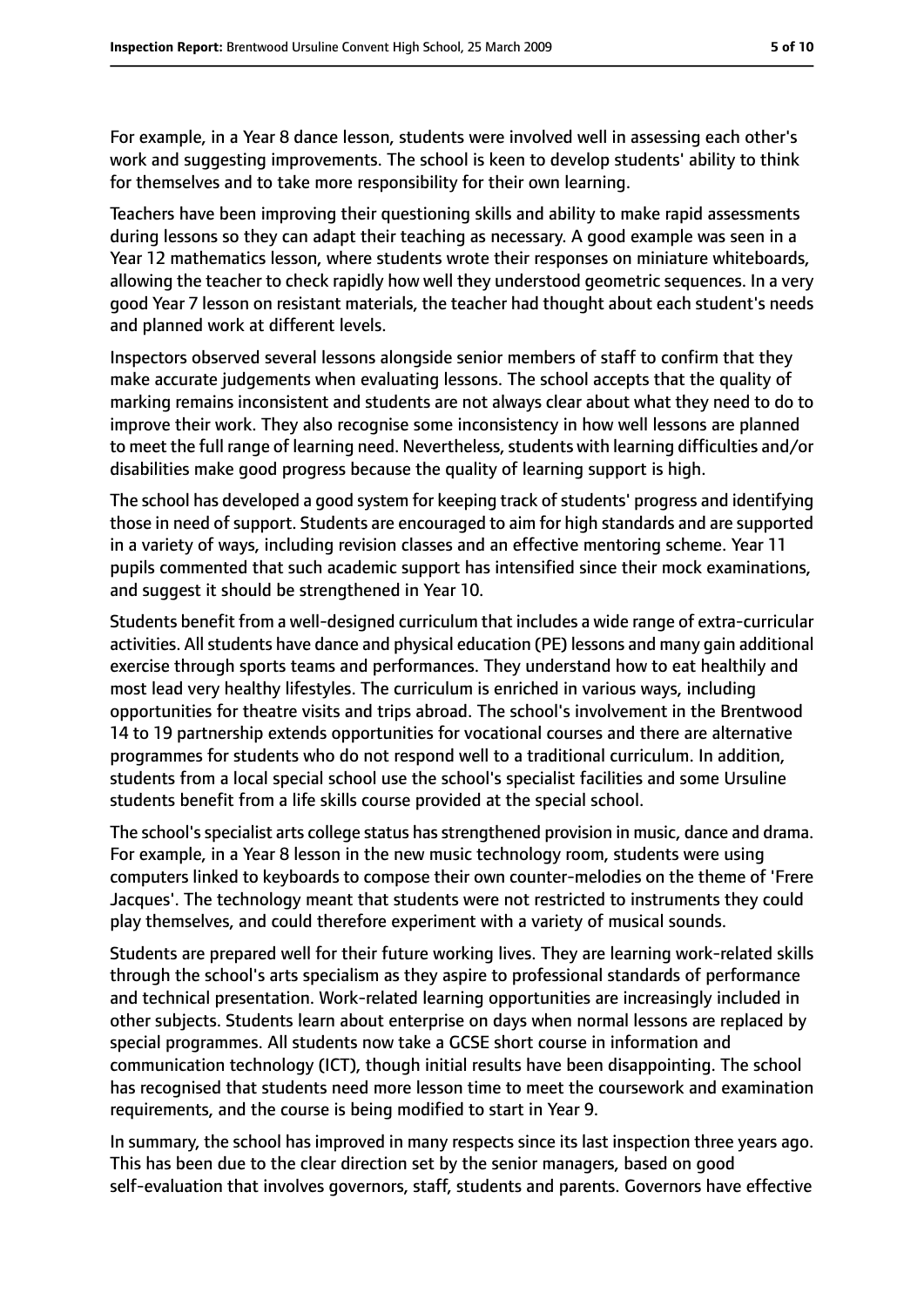ways of informing themselves about the school's performance and hold the school to account well. Arrangements for safeguarding students and making safe appointments are robust. Leaders set challenging targets in each subject and for each student, giving a high priority to English, mathematics, science and modern foreign languages as well as the specialist subjects, resulting in a clear trend of improvement. Management capacity has been expanded through professional development and strategic appointments, improving the leadership of science, the arts specialism and the developing global-perspective. The school has demonstrated a good capacity for improvement and, despite the difficulties presented by its cramped accommodation and sloping site, it provides good value for money.

### **Effectiveness of the sixth form**

#### **Grade: 2**

Sixth form students reach above average standards and achieve well because of the good teaching. The specialist subjects are popular and contribute well to the students' cultural experience. On average, A-level results are better than those achieved by students of similar ability elsewhere. However, there was some unevenness across subjects last year. Students achieved particularly well in English, music, performing arts, philosophy, photography and PE, but results in a few subjects were relatively disappointing. For students currently in the sixth form, there is less variability across subjects and a significant improvement in take-up of mathematics and the sciences. The sixth form recruits a small number of students for intermediate-level courses, catering for the minority who prefer to remain in school; most who study at this level do so at local colleges. The sixth form curriculum therefore caters well for students' needs.

Students' personal development continues to be outstanding in the sixth form. All sixth formers have the opportunity to visit a mosque, a Hindu temple and a Sikh gurdwara and also have had a speaker from a synagogue to help their understanding of other faiths. They play significant roles in the school, for example as prefects, in supporting younger girls with their reading and in providing strong role models for other students. The school has well-developed structures to involve sixth formers in contributing to the school and wider community. However, some students feel that a more flexible approach would allow them to show greater personal initiative and leadership.

The sixth form is well led and managed, based on good monitoring and evaluation. Students receive very good academic guidance and pastoral care, and satisfactory support in their applications for higher education. Year 13 students feel that earlier and more comprehensive guidance would ensure that all students know what to expect, and that this would particularly help those whose families have limited personal experience of higher education and the application process. The school agrees and is already planning changes.

### **What the school should do to improve further**

- Make better use of assessment information in order to ensure that: lessons are consistently well planned to meet the differing needs of the full range of students; students are consistently given useful feedback that guides them on how to improve their work; leaders can evaluate how well students are progressing in comparison to similar students in other schools.
- Raise standards in ICT at Key Stage 4.
- Improve the quality of quidance for sixth formers who intend to continue their studies in higher education.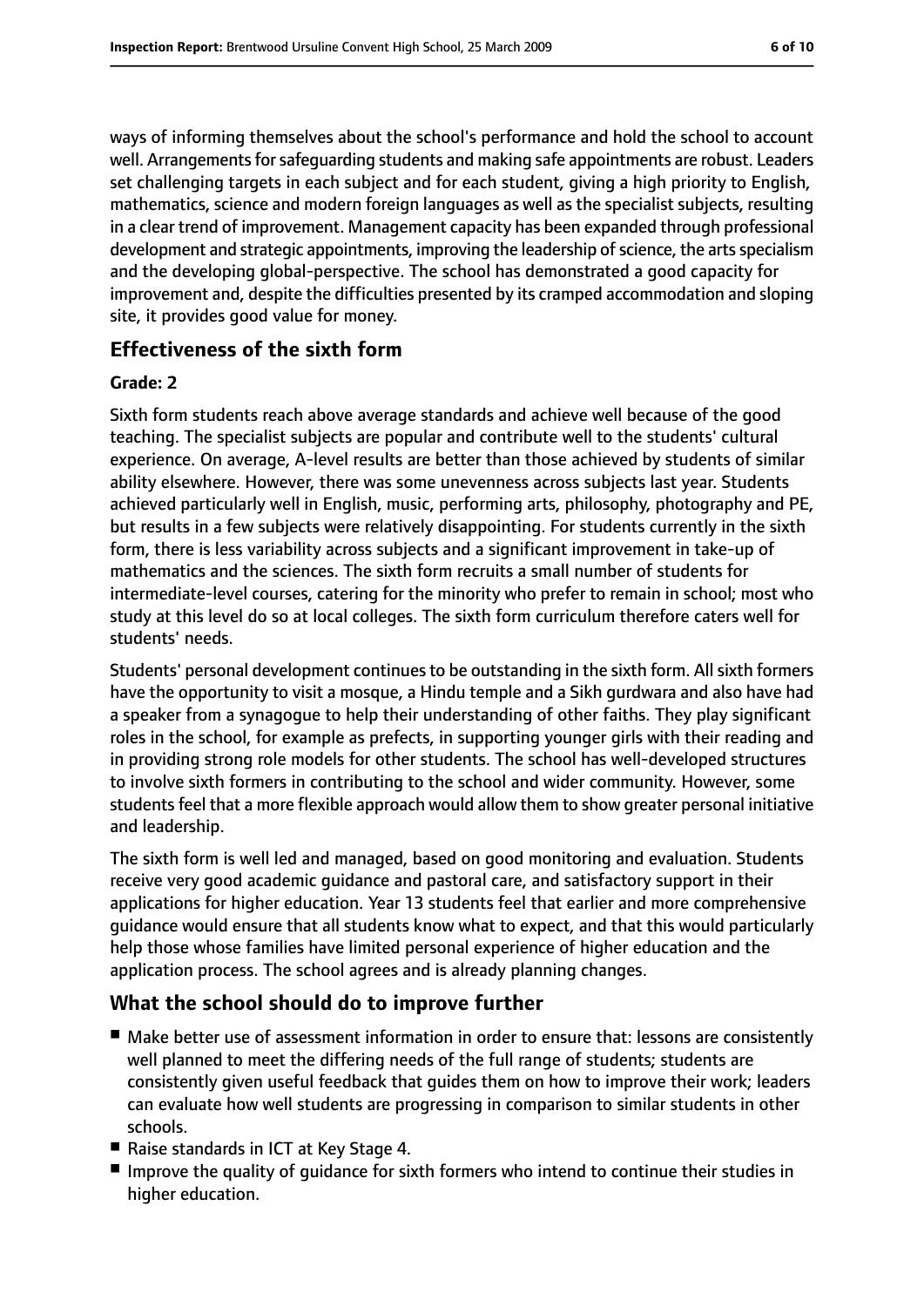**Any complaints about the inspection or the report should be made following the procedures set out in the guidance 'Complaints about school inspection', which is available from Ofsted's website: www.ofsted.gov.uk.**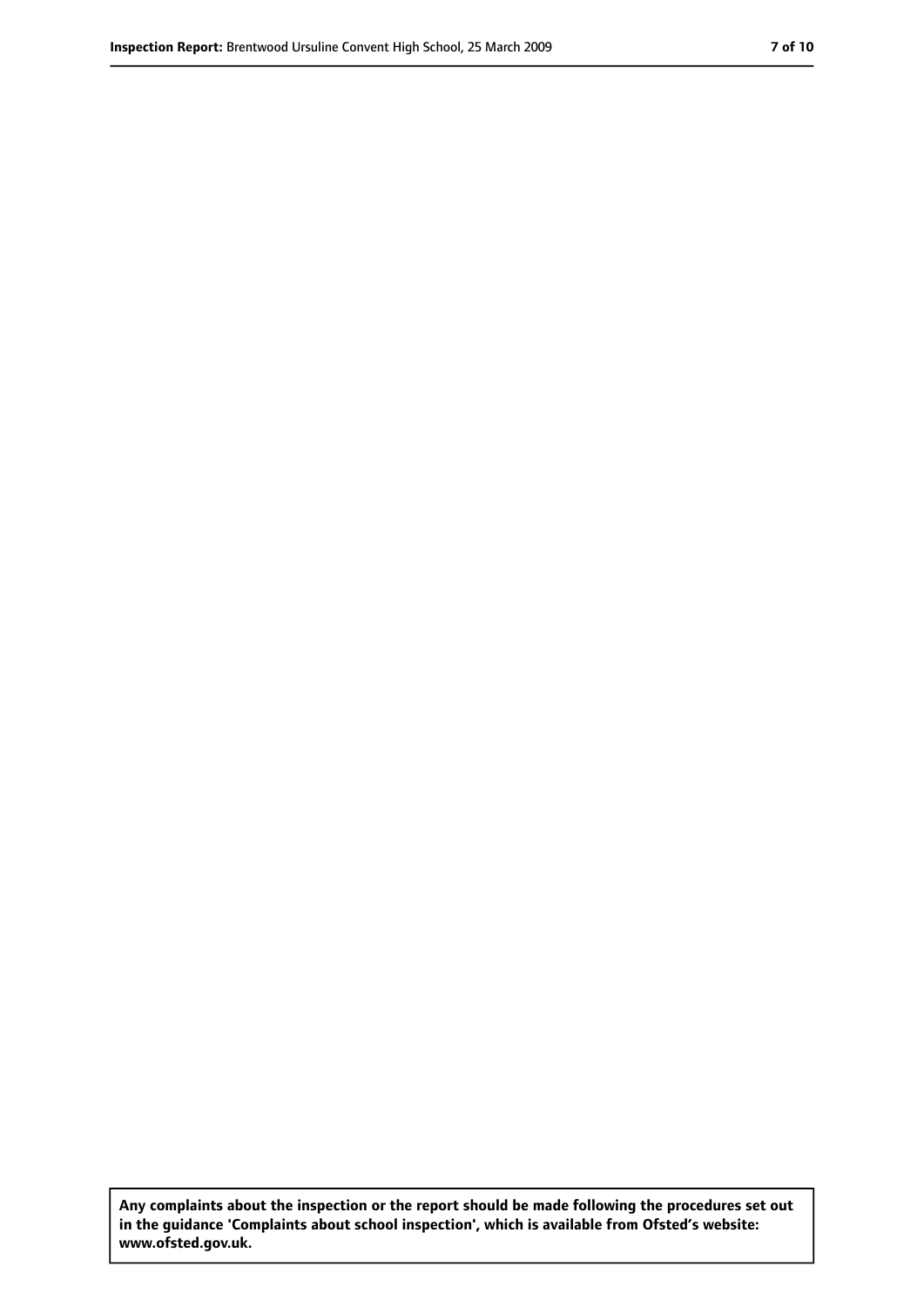### **Annex A**

# **Inspection judgements**

| Key to judgements: grade 1 is outstanding, grade 2 good, grade 3 | <b>School</b><br><b>Overall</b> | $16-19$ |
|------------------------------------------------------------------|---------------------------------|---------|
| satisfactory, and grade 4 inadequate                             |                                 |         |

### **Overall effectiveness**

| How effective, efficient and inclusive is the provision of<br>education, integrated care and any extended services in<br>meeting the needs of learners? |     |     |
|---------------------------------------------------------------------------------------------------------------------------------------------------------|-----|-----|
| Effective steps have been taken to promote improvement since<br>the last inspection                                                                     | Yes | Yes |
| How well does the school work in partnership with others to<br>promote learners' well being?                                                            |     |     |
| The capacity to make any necessary improvements                                                                                                         |     |     |

### **Achievement and standards**

| How well do learners achieve?                                                                               |  |
|-------------------------------------------------------------------------------------------------------------|--|
| The standards <sup>1</sup> reached by learners                                                              |  |
| How well learners make progress, taking account of any<br>significant variations between groups of learners |  |
| How well learners with learning difficulties and/or disabilities<br>make progress                           |  |

<sup>&</sup>lt;sup>1</sup>Grade 1 - Exceptionally and consistently high; Grade 2 - Generally above average with none significantly below average; Grade 3 - Broadly average to below average; Grade 4 - Exceptionally low.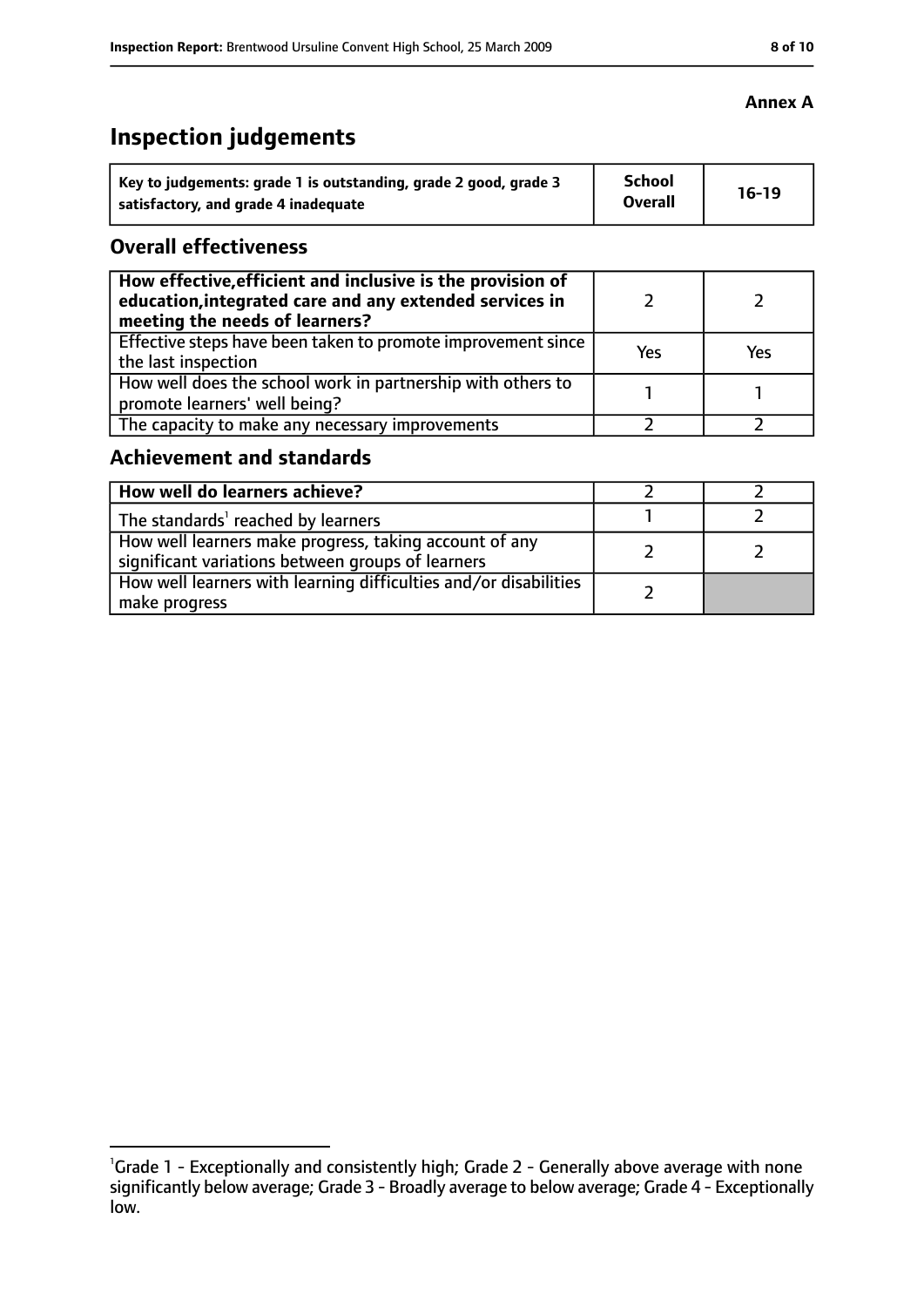# **Personal development and well-being**

| How good are the overall personal development and<br>well-being of the learners?                                 |  |
|------------------------------------------------------------------------------------------------------------------|--|
| The extent of learners' spiritual, moral, social and cultural<br>development                                     |  |
| The extent to which learners adopt healthy lifestyles                                                            |  |
| The extent to which learners adopt safe practices                                                                |  |
| The extent to which learners enjoy their education                                                               |  |
| The attendance of learners                                                                                       |  |
| The behaviour of learners                                                                                        |  |
| The extent to which learners make a positive contribution to<br>the community                                    |  |
| How well learners develop workplace and other skills that will<br>contribute to their future economic well-being |  |

# **The quality of provision**

| $\mid$ How effective are teaching and learning in meeting the<br>full range of learners' needs?       |  |
|-------------------------------------------------------------------------------------------------------|--|
| How well do the curriculum and other activities meet the range<br>of needs and interests of learners? |  |
| How well are learners cared for, quided and supported?                                                |  |

# **Leadership and management**

| How effective are leadership and management in raising<br>achievement and supporting all learners?                           | フ              |               |
|------------------------------------------------------------------------------------------------------------------------------|----------------|---------------|
| How effectively leaders and managers at all levels set clear<br>direction leading to improvement and promote high quality of | $\mathcal{L}$  |               |
| care and education                                                                                                           |                |               |
| How effectively leaders and managers use challenging targets<br>to raise standards                                           | $\mathcal{P}$  |               |
| The effectiveness of the school's self-evaluation                                                                            | $\overline{2}$ | $\mathcal{P}$ |
| How well equality of opportunity is promoted and discrimination<br>eliminated                                                | $\mathcal{P}$  |               |
| How well does the school contribute to community cohesion?                                                                   | っ              |               |
| How effectively and efficiently resources, including staff, are<br>deployed to achieve value for money                       | $\mathcal{P}$  |               |
| The extent to which governors and other supervisory boards<br>discharge their responsibilities                               | 2              |               |
| Do procedures for safequarding learners meet current                                                                         | Yes            | Yes           |
| qovernment requirements?                                                                                                     |                |               |
| Does this school require special measures?                                                                                   | <b>No</b>      |               |
| Does this school require a notice to improve?                                                                                | No             |               |